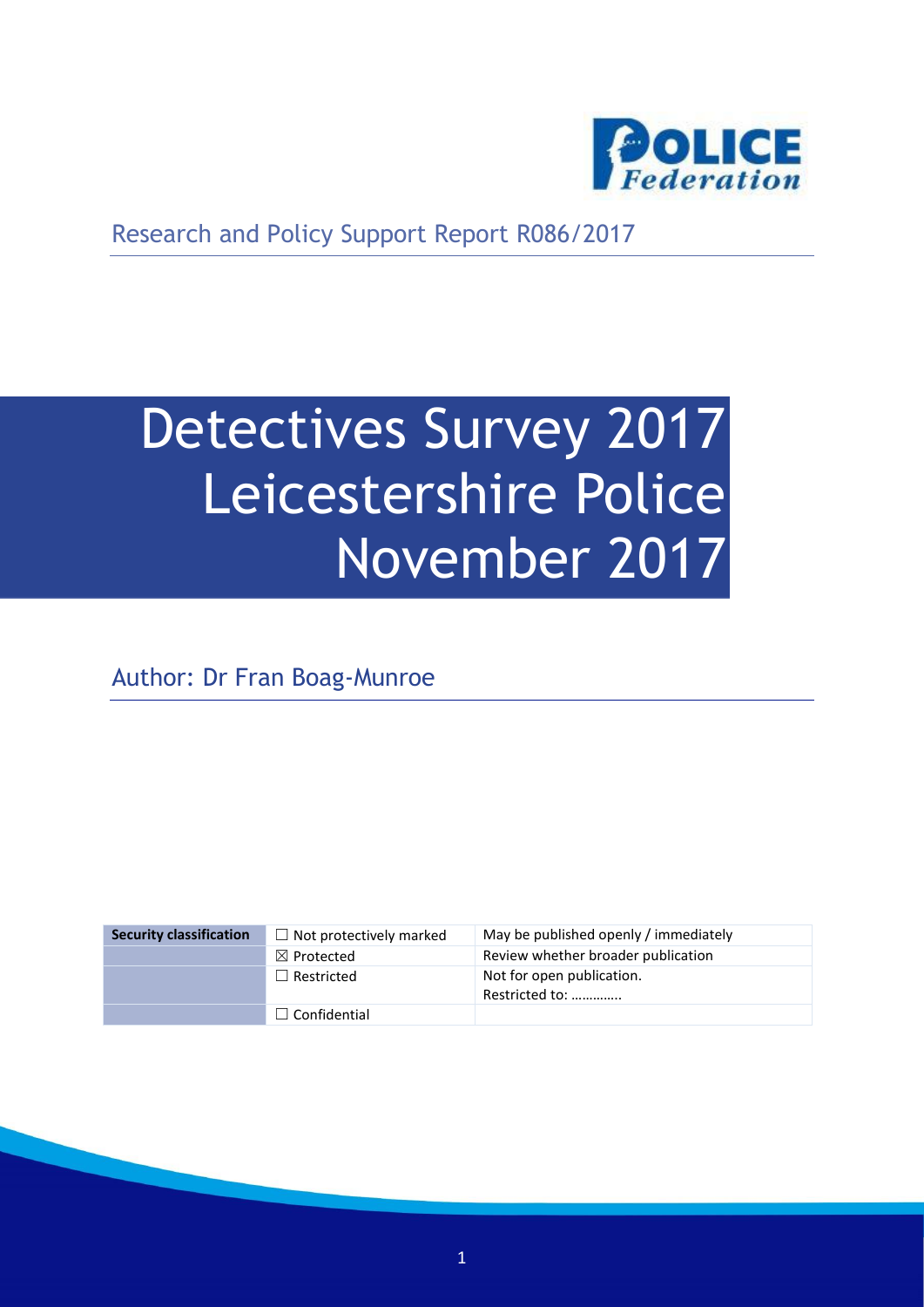#### **INTRODUCTION**

This report provides a summary of responses to the PFEW National Detectives Survey received from respondents in Leicestershire Police in 2017.

Some of the questions asked in this year's survey were the same as in the 2015 National Detectives Survey; this allowed us to monitor any changes since the last time the survey was conducted. Other questions were new to 2017, to be able to look in more detail at the context in which detectives are currently working.

Where appropriate, details of average responses for the police service as a whole are also presented, differences between the national and local responses have not been tested statistically and therefore any differences reported are for guidance only and must be treated with caution.

#### **RESPONSE RATE AND RESPONDENTS**

The National Detectives Survey 2017 opened on 1st September 2017 and closed on 24th September 2017. During this time, detective officers were invited to attend via the Police Federation's National Membership Database, as well as via local Joint Branch Boards and the National Detectives Forum mailing list.

**70 responses were received from detectives in Leicestershire Police**. There is still no accepted measure of the total number of detectives in England and Wales. It is therefore not possible to calculate a definitive response rate for the survey as a proportion of the total number of detectives. However, for comparison the number of responses received within Leicestershire Police was higher than when this survey was last conducted in 2015, when 55 responses were received.

#### **IMPACT OF SERVICE CUTS**

**51% of respondents within Leicestershire Police said that service cuts have had a major impact on their morale**; this was lower than the national average, where 56% detectives said that service cuts have had a major impact upon their morale.

In addition, **24% of respondents within Leicestershire Police said service cuts have had a major impact upon their physical health and wellbeing, whilst 24% said that service cuts have had a major impact upon their mental health and wellbeing**. For comparison, in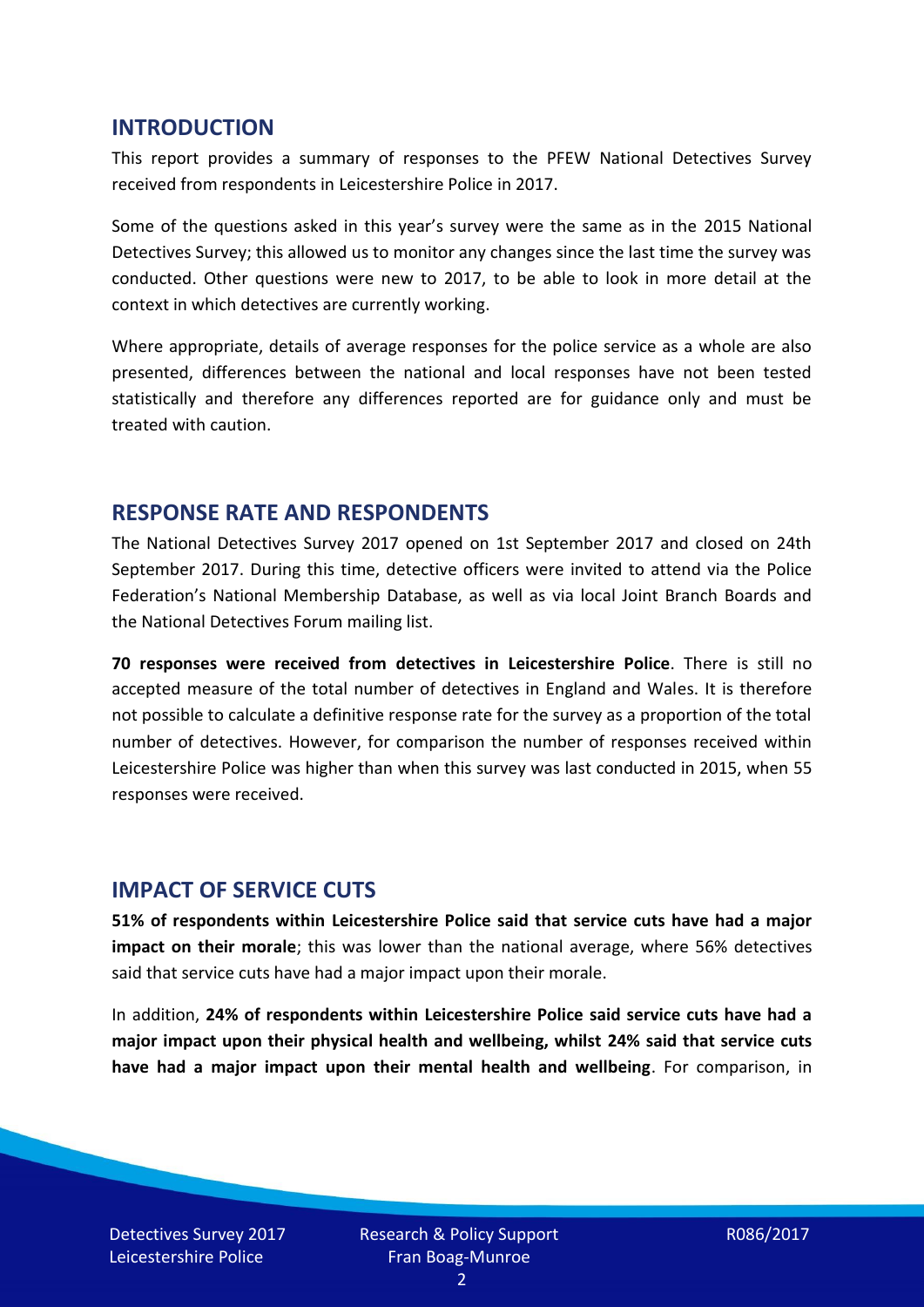England and Wales as whole 27% of detectives said that service cuts have had a major impact on their physical health and wellbeing and also on their mental health and wellbeing.

| How, if at all, have<br>service cuts affected | No impact | <b>Minor impact</b> | <b>Moderate</b><br>impact | <b>Major impact</b> |
|-----------------------------------------------|-----------|---------------------|---------------------------|---------------------|
| <b>Your morale</b>                            | 3%        | 17%                 | 29%                       | 51%                 |
| Your physical health and<br>wellbeing         | 21%       | 19%                 | 36%                       | 24%                 |
| Your mental health and<br>wellbeing           | 13%       | 27%                 | 36%                       | 24%                 |

**63% of respondents in Leicestershire Police said that service cuts have substantially increased their overall workload; 51% said that service cuts have substantially increased how fatigued they feel; and 44% said that service cuts have substantially increased how stressful they find their jobs**. Comparison of these proportions in Leicestershire Police to England and Wales as a whole can be found in the table below.

|                                    | Leicestershire Police                                   | <b>England and Wales</b>                                |
|------------------------------------|---------------------------------------------------------|---------------------------------------------------------|
| Your overall workload              | 63% substantially increased<br>(29% slightly increased) | 62% substantially increased<br>(32% slightly increased) |
| How fatigued you feel              | 51% substantially increased<br>(42% slightly increased) | 53% substantially increased<br>(38% slightly increased) |
| How stressful you find your<br>job | 44% substantially increased<br>(48% slightly increased) | 49% substantially increased<br>(41% slightly increased) |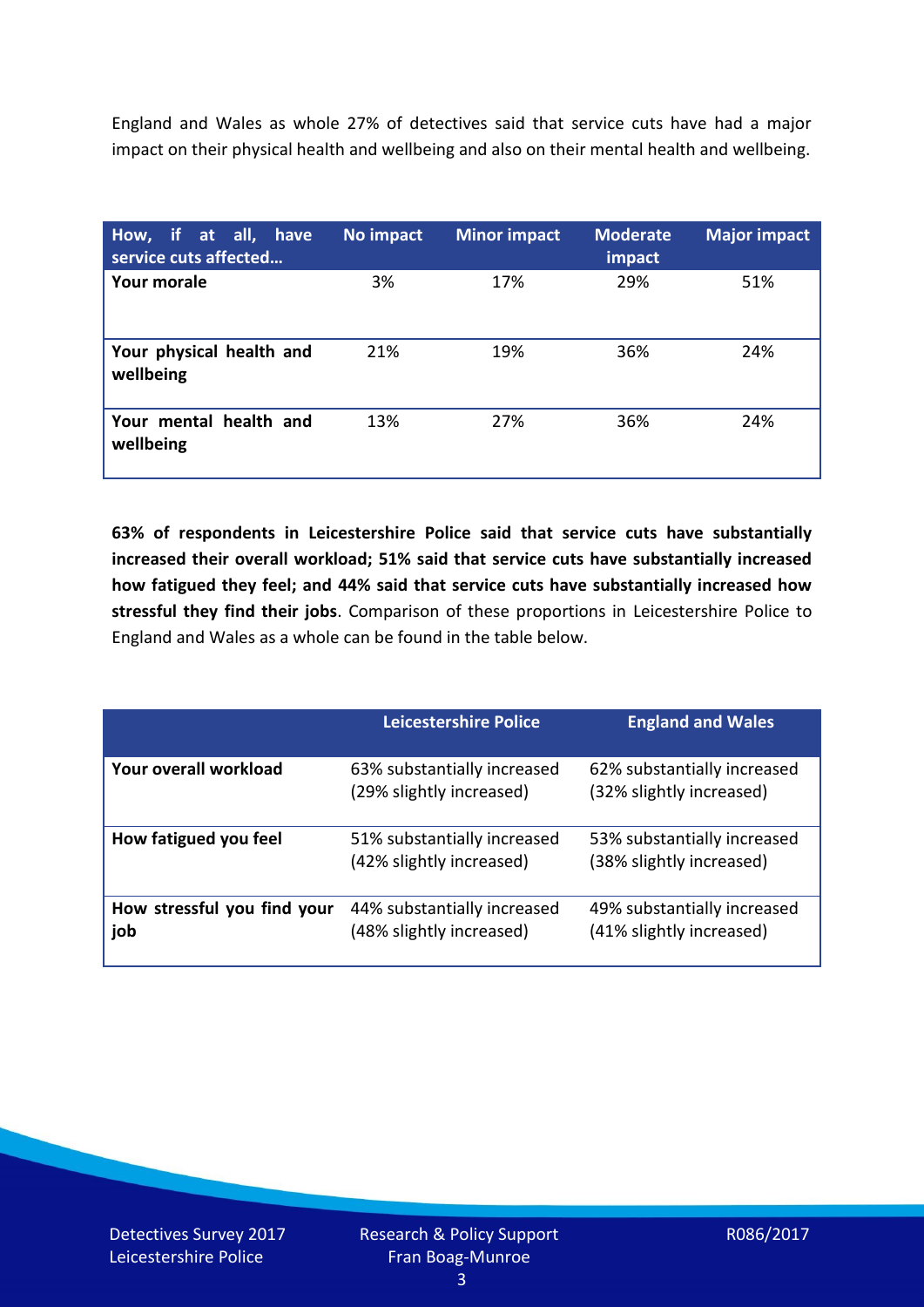## **WORKLOAD AND JOB DEMANDS**

**74% of respondents in Leicestershire Police said that their workload in the last 12 months was either too high or much too high**. This is lower than the national average - in England and Wales as a whole, 76% of respondents said that their workload had been too high or much too high in the last 12 months.

33% of respondents in Leicestershire Police said that their workload enabled them to provide the service needed to victims either most or all of the time; this compares to 27% of detectives in England and Wales as a whole. **The proportion of respondents in Leicestershire Police who said that their workload enabled them to provide the service needed to victims either most or all of the time has increased since 2015** when 29% of respondents felt that they could provide the service needed either most or all of the time.

In addition, 26% of respondents in Leicestershire Police said that their workload enabled them to provide the service needed to witnesses either most or all of the time, in comparison to 22% of detectives in England and Wales overall. **The proportion of respondents in Leicestershire Police who said that their workload enabled them to provide the service needed to witnesses either most or all of the time has decreased since 2015**, when 33% of respondents felt that they could provide the service needed either most or all of the time.

| Does your workload enable<br>you to provide the service<br>needed to? | <b>Never</b> | <b>Sometimes</b> | Most or all of the<br>time |
|-----------------------------------------------------------------------|--------------|------------------|----------------------------|
| <b>Victims</b>                                                        | 9%           | 59%              | 33%                        |
| <b>Witnesses</b>                                                      | 10%          | 64%              | 26%                        |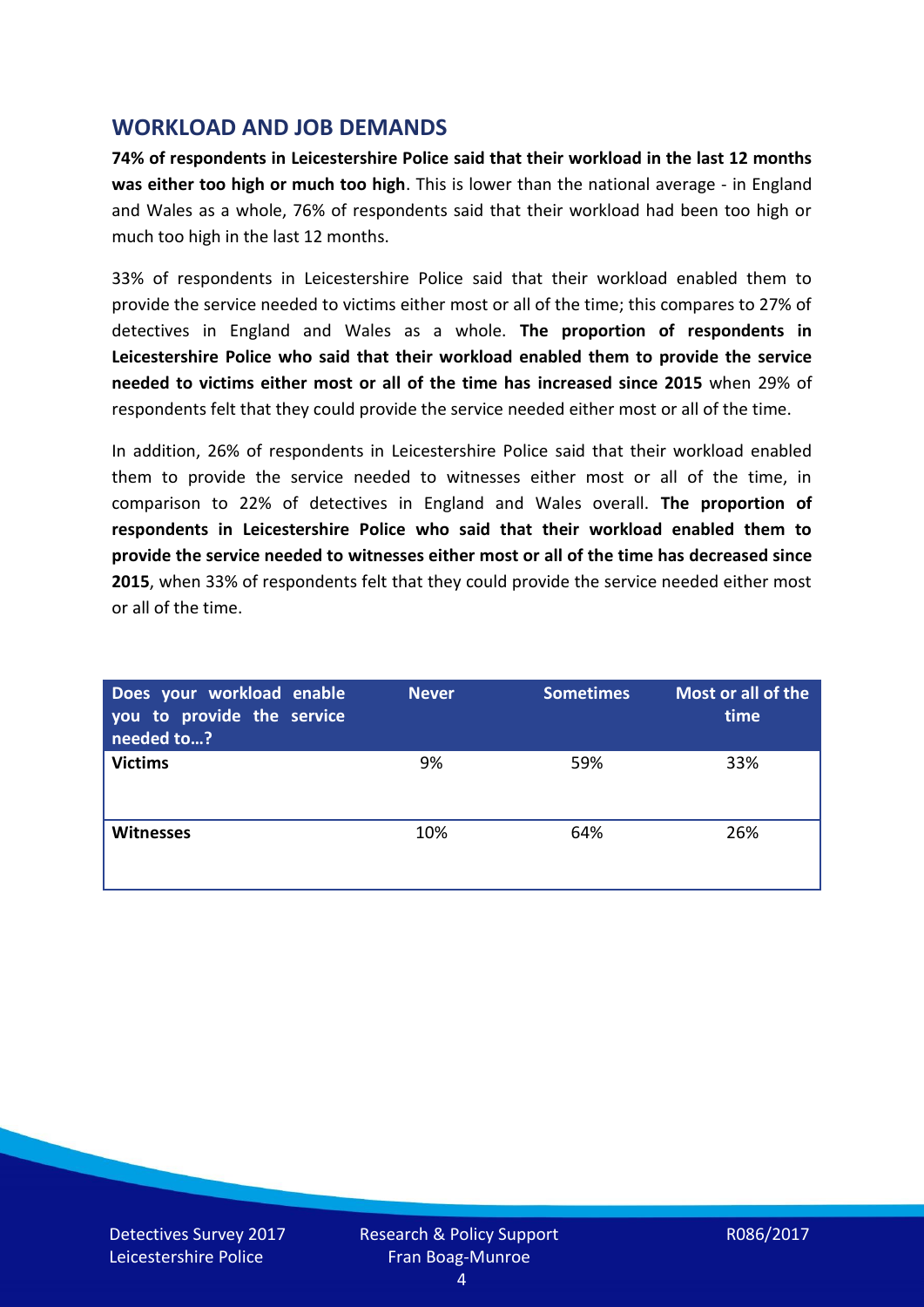## **JOB RELATED STRESS**

In Leicestershire Police, **49% of respondents said that they felt emotionally drained from work either most or all of the time**. Nationally, this proportion was 48%. The proportion of respondents in Leicestershire Police who said that they had felt emotionally drained from work either most or all of the time has increased since 2015, when 33% of respondents said that they felt emotionally drained from work.

**47% of respondents in Leicestershire Police said that their job was either very or extremely stressful**. This is the proportion of respondents who, in effect, report a nondiagnostic case of work-related stress within Leicestershire Police.



In England and Wales as a whole 48% of detectives reported a case of work-related stress. Therefore **the proportion of respondents in Leicestershire Police who reported a case of work-related stress was lower than the national average**. The reasons given by respondents in Leicestershire Police for why they found their job stressful are presented below.

Detectives Survey 2017 Leicestershire Police

Research & Policy Support Fran Boag-Munroe

R086/2017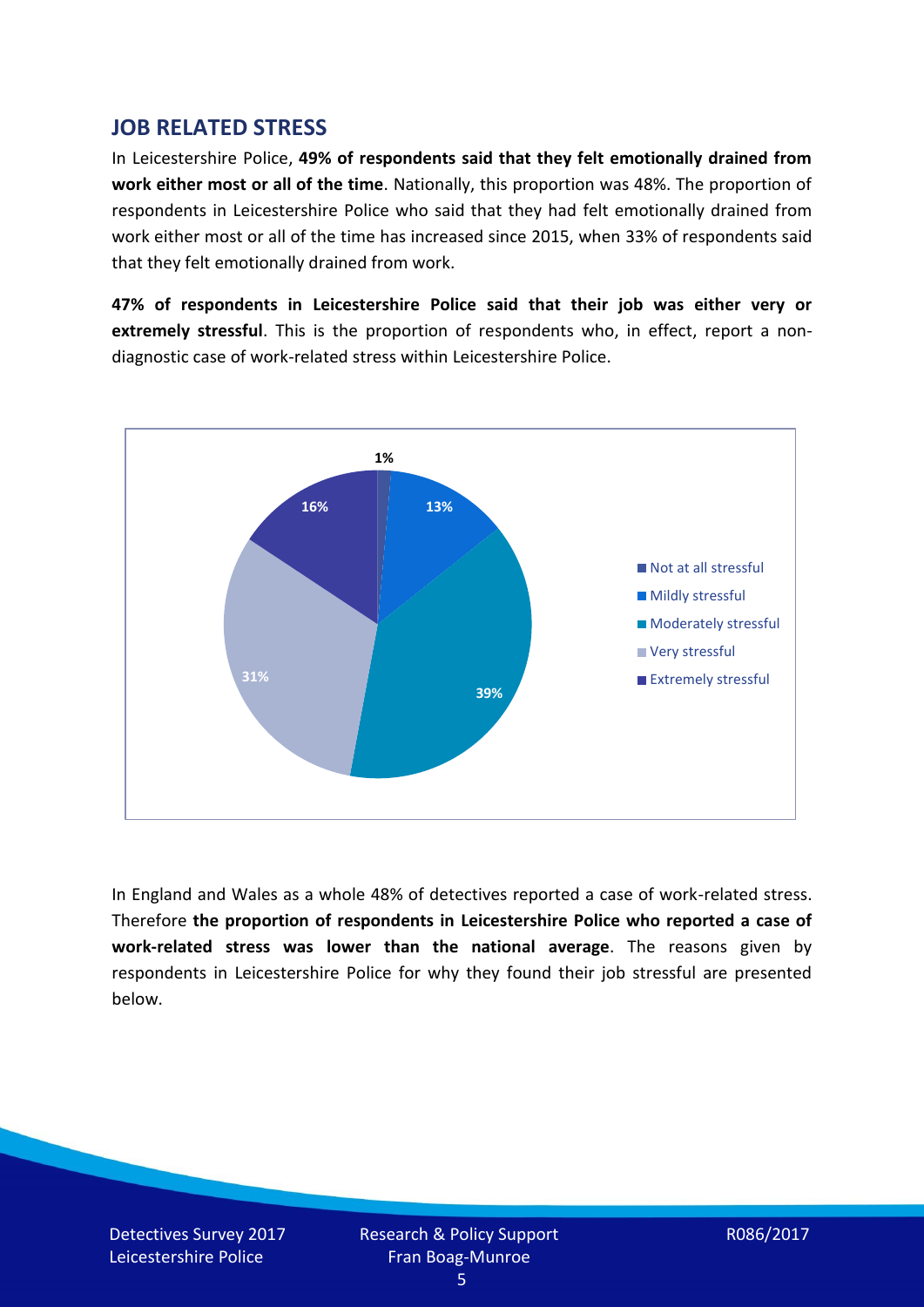| My job is stressful because                                                               | <b>Proportion</b><br>agreeing or<br>strongly<br>agreeing in<br>Leicestershire<br><b>Police</b> | <b>Proportion</b><br>agreeing or<br>strongly<br>agreeing in<br><b>England and</b><br><b>Wales</b> |
|-------------------------------------------------------------------------------------------|------------------------------------------------------------------------------------------------|---------------------------------------------------------------------------------------------------|
|                                                                                           | 93%                                                                                            | 93%                                                                                               |
| There are high levels of personal responsibility                                          |                                                                                                |                                                                                                   |
| There aren't enough officers in my team/unit                                              | 83%                                                                                            | 86%                                                                                               |
| I feel like the general public and partner agencies often                                 | 81%                                                                                            | 82%                                                                                               |
| have unrealistic expectations                                                             |                                                                                                |                                                                                                   |
| The nature of my work is high-risk                                                        | 84%                                                                                            | 80%                                                                                               |
| I have a high workload                                                                    | 79%                                                                                            | 80%                                                                                               |
| There is frequent organisational change                                                   | 83%                                                                                            | 79%                                                                                               |
| My work is emotionally demanding                                                          | 73%                                                                                            | 71%                                                                                               |
| I don't have enough time to be able to do my job to a<br>standard of which I can be proud | 69%                                                                                            | 70%                                                                                               |
| I am unable to meet all the conflicting demands on my<br>time at work                     | 64%                                                                                            | 69%                                                                                               |
| I am exposed to traumatic or distressing incidents and<br>material                        | 51%                                                                                            | 64%                                                                                               |
| I frequently have unrealistic time pressures                                              | 46%                                                                                            | 61%                                                                                               |
| There aren't enough opportunities for professional<br>development                         | 59%                                                                                            | 57%                                                                                               |
| I frequently have unachievable deadlines                                                  | 50%                                                                                            | 57%                                                                                               |
| I am often pressured to work long hours                                                   | 47%                                                                                            | 51%                                                                                               |
| My work-life balance is poor                                                              | 43%                                                                                            | 43%                                                                                               |
| I don't feel like I have enough support from<br>management                                | 34%                                                                                            | 40%                                                                                               |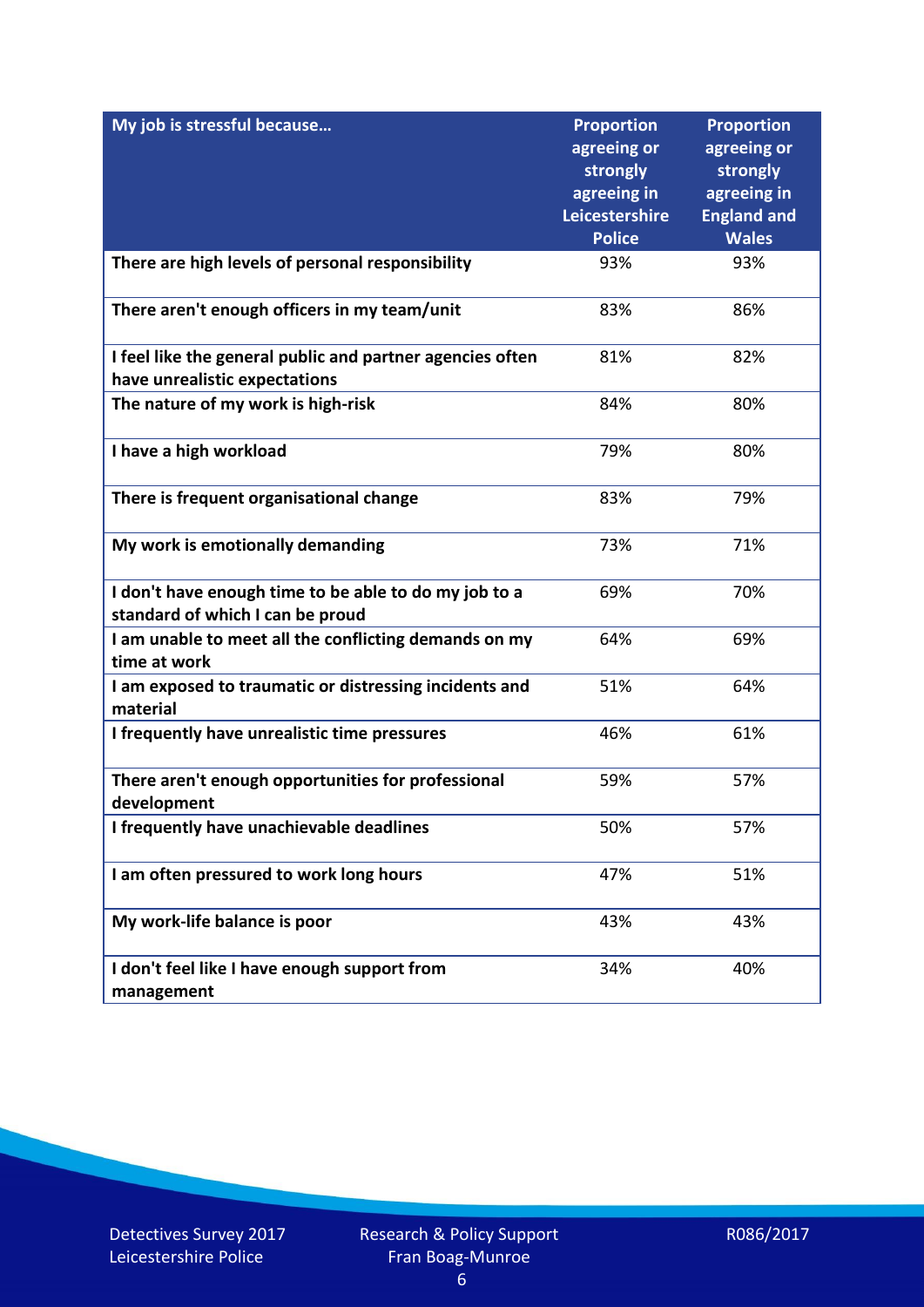# **ABSENCE AND ABSENCE BEHAVIOURS**

**Presenteeism** refers to a person attending work despite feeling that they should have taken sick leave due to their physical or mental health and wellbeing. **In Leicestershire Police, 63% of respondents reported at least one instance of presenteeism associated with their physical health and wellbeing** in the last 12 months**; 55% of respondents reported at least one instance of presenteeism associated with their mental health and wellbeing**.

**Leaveism** refers to a person taking annual leave or rest days rather than sick leave for their physical or mental health and wellbeing. In the last year, **34% of respondents in Leicestershire Police reported at least one instance of leaveism associated with their physical health and wellbeing**, whilst **27% of respondents in Leicestershire Police reported at least one instance of leaveism associated with their mental health and wellbeing.**

Finally, **38% of respondents in Leicestershire Police said that they had taken sickness absence due to their physical health and wellbeing** in the last 12 months. In addition, **10% of respondents said that they had taken sickness absence due to their mental health and wellbeing**.

Comparison of the proportions of respondents reporting presenteeism, leaveism and sickness absence in Leicestershire Police with England and Wales as a whole can be found in the table below.

|                             |                                         | <b>Leicestershire Police</b>          |                                         | <b>England and Wales</b>              |
|-----------------------------|-----------------------------------------|---------------------------------------|-----------------------------------------|---------------------------------------|
| At least one<br>instance of | <b>Physical health</b><br>and wellbeing | <b>Mental health</b><br>and wellbeing | <b>Physical health</b><br>and wellbeing | <b>Mental health</b><br>and wellbeing |
| Presenteeism                | 63%                                     | 55%                                   | 71%                                     | 54%                                   |
| Leaveism                    | 34%                                     | 27%                                   | 42%                                     | 33%                                   |
| <b>Sickness</b><br>absence  | 38%                                     | 10%                                   | 35%                                     | 14%                                   |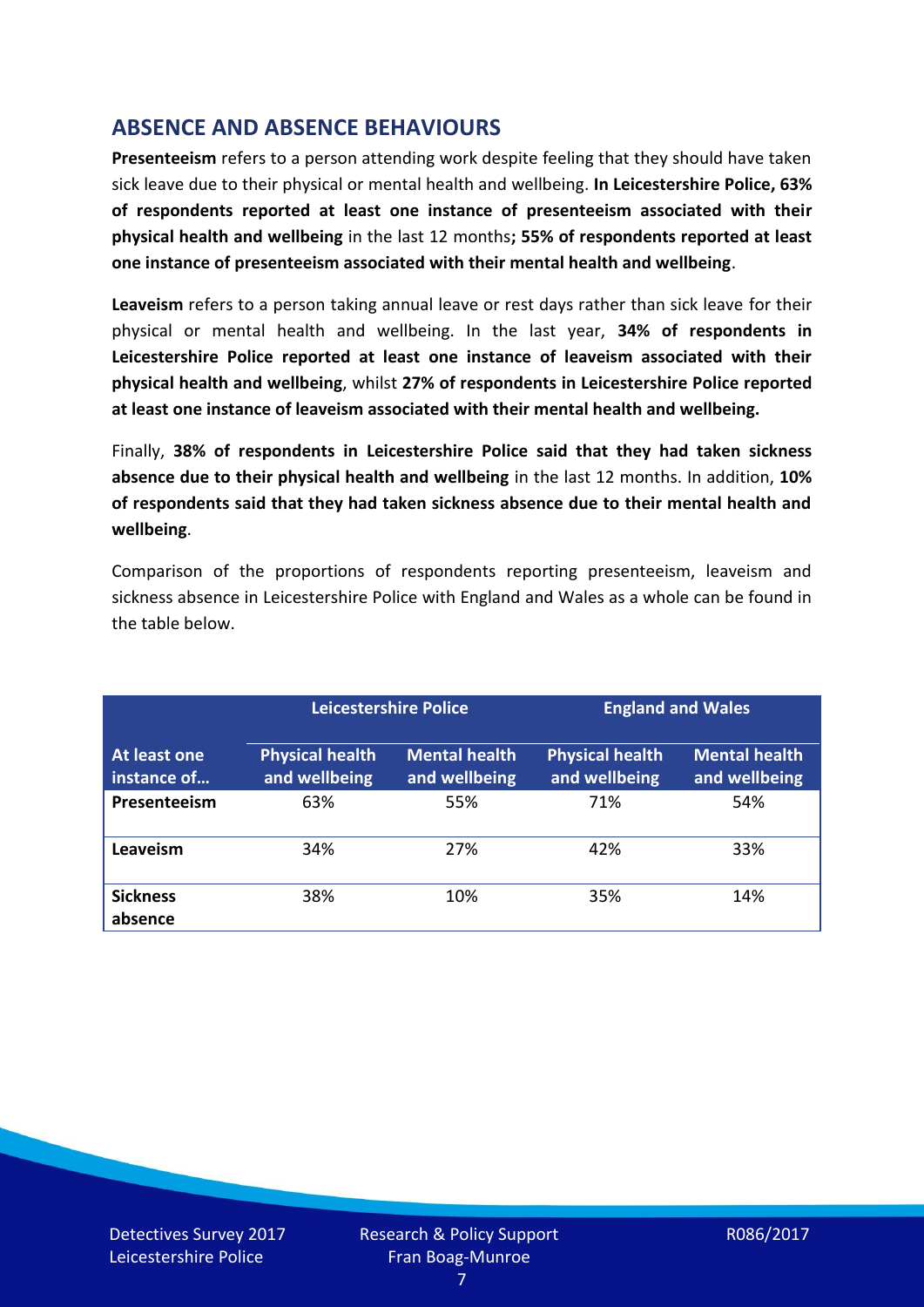## **VIEWS ABOUT THE JOB**

**70% of respondents in Leicestershire Police felt that the role of the detective was seen as less valuable to the force than it used to be.** This compares with 85% of detectives in England and Wales as a whole who said that they felt the role of the detective was now less valuable.

Respondents in Leicestershire Police were less likely to be dissatisfied than satisfied with their jobs, with **26% of respondents saying that they were dissatisfied and 56% of respondents saying that they were satisfied**. In comparison, 36% of detectives in England and Wales as a whole said that they were dissatisfied with their jobs, whilst 45% of respondents said that they were satisfied.

In addition, **the proportion of respondents in Leicestershire Police who said that they were dissatisfied with their job has increased since 2015**, when 22% of respondents reported job dissatisfaction.



Detectives Survey 2017 Leicestershire Police

Research & Policy Support Fran Boag-Munroe

R086/2017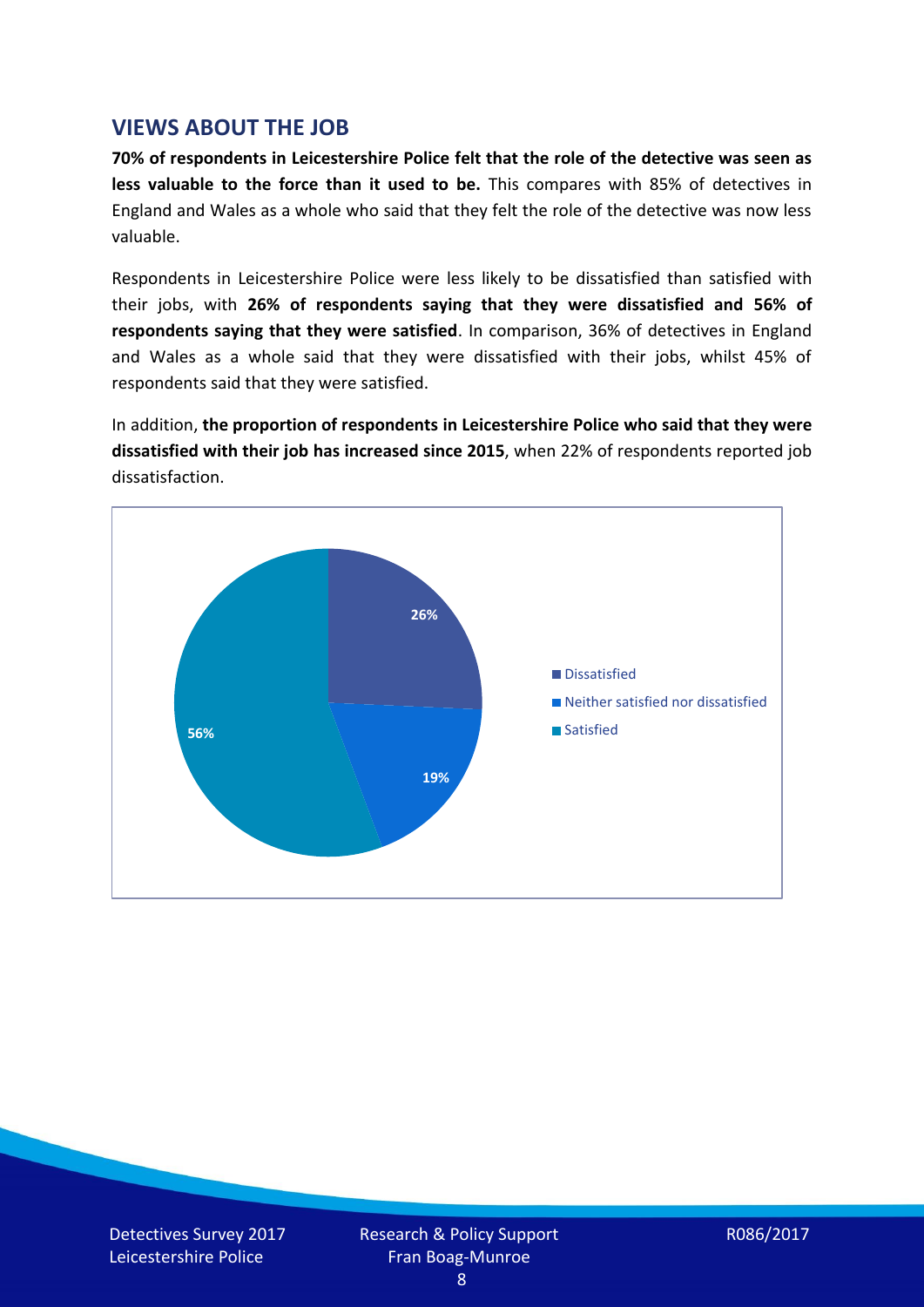# **TRAINING AND CONTINUOUS PROFESSIONAL DEVELOPMENT**

**39% of respondents in Leicestershire Police said that they had difficulties securing specific training opportunities**. This has decreased since 2015, when 42% of respondents in Leicestershire Police reported difficulties securing specific training opportunities.

The proportion of respondents in Leicestershire Police who said that they had difficulties securing training opportunities is lower than the national average, where this year 51% of detectives said that they had difficulties securing training.

In addition, **58% of respondents in Leicestershire Police said that they were rarely given enough time to stay up-to-date with the latest developments in their area of work**. This compares to 56% of respondents in England and Wales as a whole. This proportion is higher than in 2015, when 44% of respondents in Leicestershire Police said that they rarely had enough time to keep up-to-date with the latest developments.

| Are you given enough time<br>to stay up-to-date with the<br>latest developments in your<br>area of work? | <b>Leicestershire Police</b> | <b>England and Wales</b> |
|----------------------------------------------------------------------------------------------------------|------------------------------|--------------------------|
| <b>Rarely</b>                                                                                            | 58%                          | 56%                      |
| <b>Sometimes</b>                                                                                         | 39%                          | 41%                      |
| <b>Always</b>                                                                                            | 3%                           | 4%                       |

A list of reasons why respondents in Leicestershire Police said that they were not able to stay up-to-date with the latest developments in their field can been found in the table below.

| It is difficult to stay up-to-date with the latest developments<br>in my field because          | Leicestershire<br><b>Police</b> | <b>England</b><br>and Wales |
|-------------------------------------------------------------------------------------------------|---------------------------------|-----------------------------|
| I have too many competing priorities                                                            | 76%                             | 79%                         |
| There is no time set aside by my management for study                                           | 84%                             | 76%                         |
| There are not enough officers to cover my day-to-day work<br>for me to attend relevant training | 74%                             | 76%                         |
| My workload is too high                                                                         | 67%                             | 76%                         |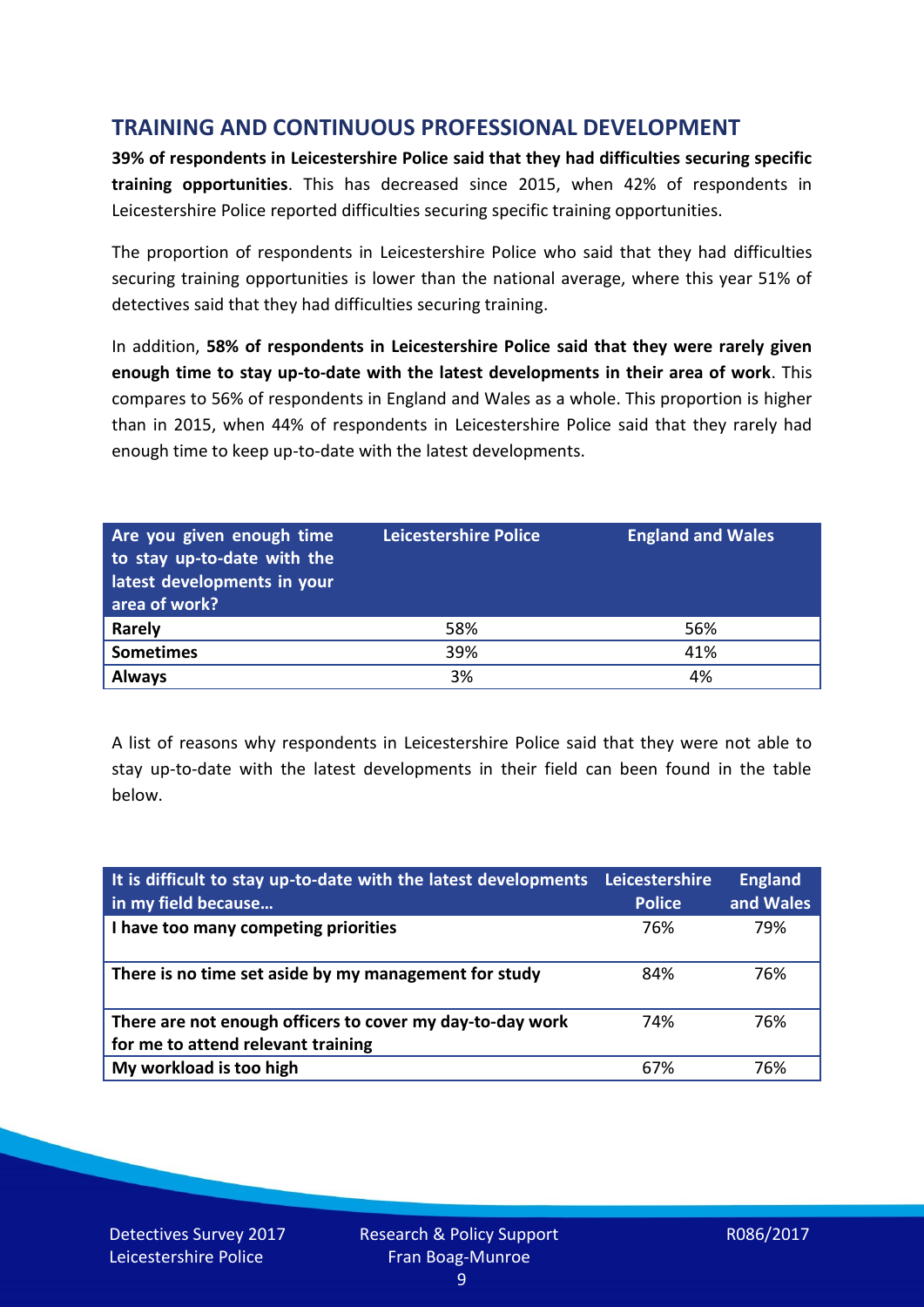| I have too many other commitments                                                        | 71% | 75% |
|------------------------------------------------------------------------------------------|-----|-----|
| The online learning package provided by NCALT is poorly<br>delivered                     | 77% | 73% |
| There are not enough formal training days                                                | 79% | 72% |
| I am too tired at the end of the day                                                     | 69% | 71% |
| Access to knowledge management systems that help<br>communicate new developments is poor | 43% | 51% |
| There is a lack of training staff                                                        | 34% | 46% |
| There is no appropriate training available                                               | 31% | 44% |

# **ATTRACTION AND RETENTION**

**27% of respondents in Leicestershire Police said that they would not change their career path, whilst 20% couldn't think of any job they would prefer**. 10% of respondents said that they would like to change their posting but remain a police officer.

In comparison, 4% of respondents in Leicestershire Police said that they would like to change jobs and stop being a police officer, 29% said that they would take any other job but with similar earnings and benefits, and 10% would quit immediately if they could find something else to do.

**The proportion of respondents in Leicestershire Police who said that they would quit immediately if they could find something else to do has increased since 2015**, when 0% of respondents said that they would quit immediately if they could.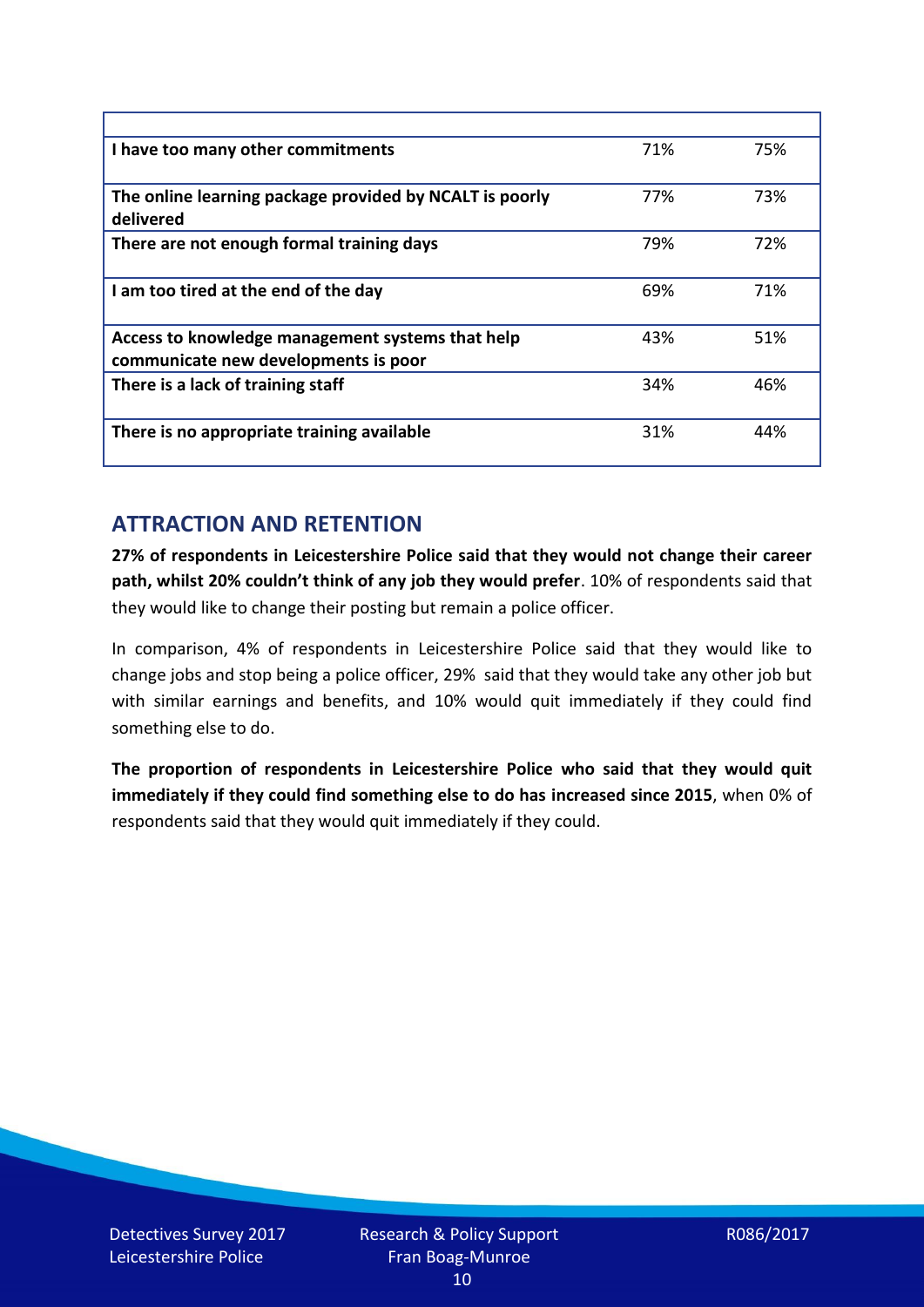|                               | <b>Leicestershire Police</b> | <b>England and Wales</b> |
|-------------------------------|------------------------------|--------------------------|
| I would not change my         | 27%                          | 22%                      |
| career path                   |                              |                          |
| I can't think of any job I    | 20%                          | 14%                      |
| would prefer                  |                              |                          |
| I would like to change my     | 10%                          | 14%                      |
| posting but remain a police   |                              |                          |
| officer                       |                              |                          |
| I would like to change my     | 4%                           | 14%                      |
| job and stop being a police   |                              |                          |
| officer                       |                              |                          |
| I would take almost any       | 29%                          | 26%                      |
| other job with similar        |                              |                          |
| earnings and benefits         |                              |                          |
| I would quit immediately if I | 10%                          | 10%                      |
| could find something else to  |                              |                          |
| do                            |                              |                          |